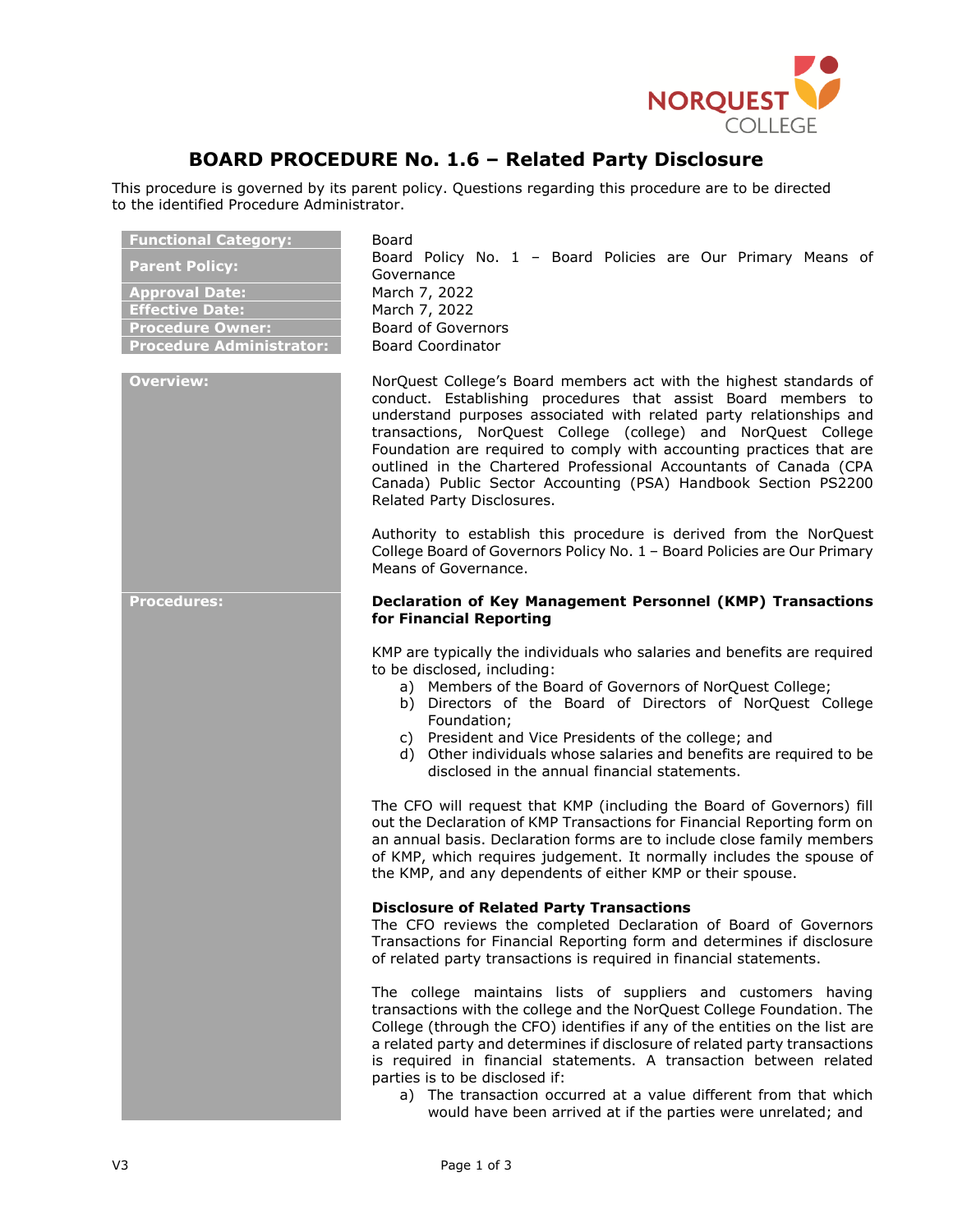b) The transaction has or could have a material financial effect on the financial statements.

Disclosure, if required, is to include:

- a) Nature of the relationship with related parties involved in related party transactions;
- b) The types of related party transactions that have been recognized;
- c) The amounts involved;
- d) The basis of measurement used;
- e) The amount of outstanding balances and the terms and conditions attached to them;
- f) Contractual obligations and contractual rights with the related parties;
- g) Contingent liabilities and contingent assets involving related parties; and
- h) The types of related party transactions that have occurred for which no amount has been recognized (e.g. legal and accommodation costs).

Disclosure of related party relationships and transactions is in accordance with the Freedom of Information and Protection of Privacy (FOIP) Act for the purposes of complying with the Chartered Professional Accountants Act of Alberta.

## **Steps**

- 1. The Board will discuss Board Policy No. 8 Code of Conduct, the Conflict of Interest procedure and this Related Party Disclosure procedure at each annual board retreat.
- 2. Board members are, upon appointment to the Board and annually thereafter, to confirm in writing that they have read, understood and will follow Board Policy No. 8 – Code of Conduct Policy, the Conflict of Interest Procedure, and this Related Party Disclosure procedure by signing the Code of Conduct and Conflict of Interest Acknowledgement and submitting this declaration to the Board Coordinator.
- 3. The Board Chair, or Vice Chair where a report is received from the Chair, will counsel the Board member on the potential effects and implications of the conflict or potential conflict and the require actions to manage or mitigate the situation.
- 4. Board members will declare, prior to discussion of a question at a board/committee meeting, any conflict or perceived conflict of interest and absent themselves from the meeting room during the discussion. Board members will confirm in writing a "Declaration of Conflict of Interest" and submit this declaration to the Board Coordinator. The minutes will record the Board member's declaration.

**Definitions: Commonly Controlled Entities**: all public sector entities that comprise a government's reporting entity.

> **Control** (per PSA Handbook): is the power of a public sector entity to govern the financial and operating policies of another entity with expected benefits or the risk of loss to the public sector entity from the other's activities.